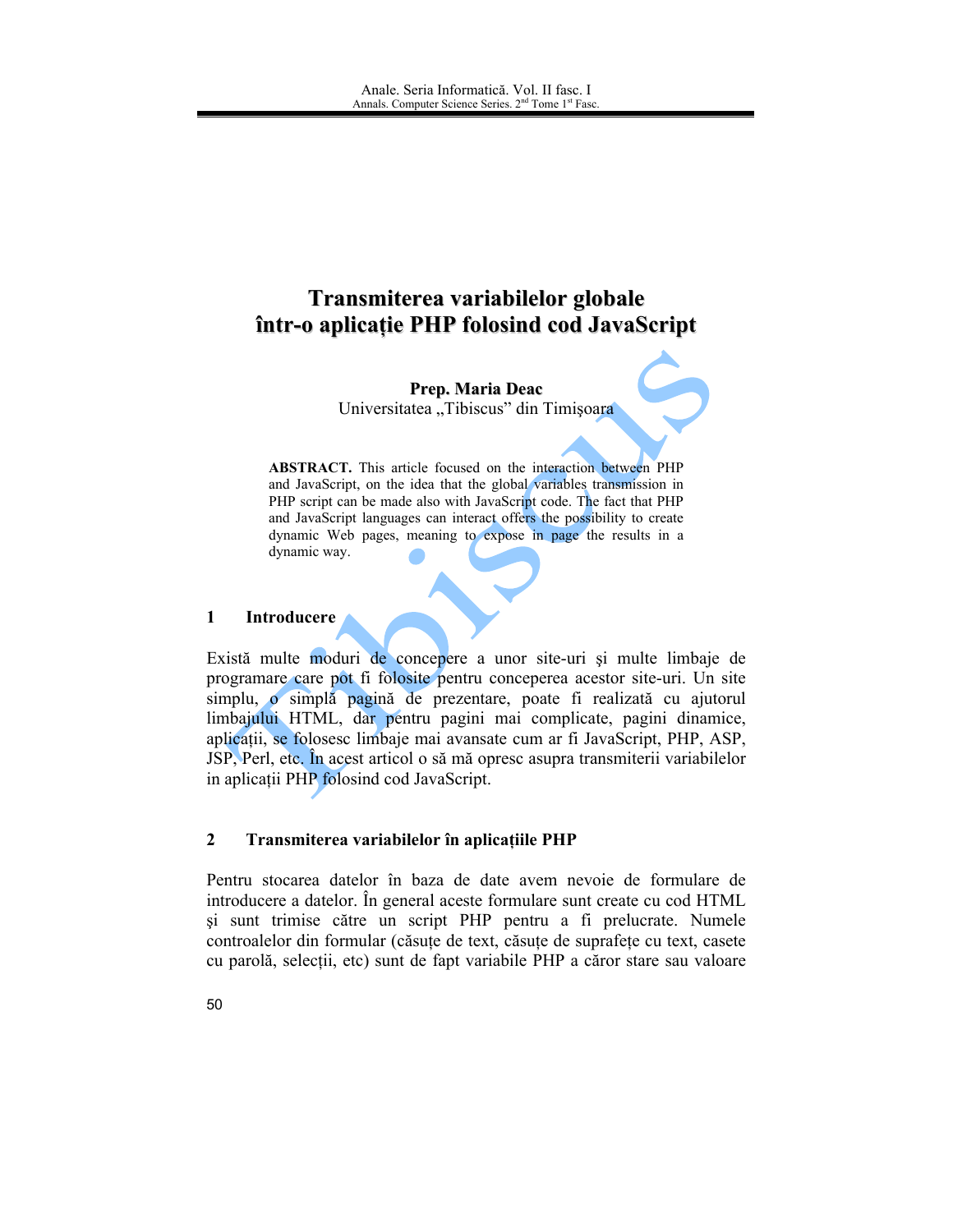vor fi prelucrate. În momentul în care expediem un formular numele si valoare variabilelor incluse în formular sunt păstrate în tabloul HTTP POST VARS, care este o variabilă de mediu. Cheia fiecărui element al tabloului este numele variabilei din formular, iar valoarea elementelor din tablou determină valoarea variabilei.

Variabilele pot fi vizibile, în general, doar în script-ul asociat pentru prelucrare. Pentru ca o variabilă să fie vizibilă în mai multe formulare anterioare ea poate fi transmisă în mai multe moduri: ca variabilă ascunsă, ca variabilă "cookie" sau folosind sesiunile.

#### Transmiterea variabilelor utilizând cod JavaScript  $3<sup>1</sup>$

PHP este un limbaj de programare client-server destinat programării Web. care spre deosebire de alte limbaje de programare, precum JavaScript, rulează pe server-ul Web și nu în browser-ul Web de aceea poate obține accesul la fisiere, baze de date si alte resurse inaccesibile limbajului JavaScript. Limbajul JavaScript este, însă, mai util decât PHP-ul în validarea controalelor sau pentru transpunerea în pagină a rezultatelor obținute, într-un format cât mai atrăgător și poate fi ușor folosit și la transmiterea variabilelor globale.

Fiecare control construit in HTML este văzut de JavaScript ca un object. De fapt întreg documentul este un object ce contine alte objecte imagini, controale, forme (formele pot la rândul lor să conțină alte obiecte, alte forme, căsuțe de text, etc), deci se formează o structură ierarhică. Fiecare object are metode și proprietăți prin care poate fi maipulat.

Într-un script care contine mai multe forme, valorile objectelor dintro formă nu sunt vizibile în celelalte forme. De obicei există o formă care contine un buton de tip submit, formă a cărui acțiune este direcționată spre un alt script care v-a prelucra datele din acest script, iar ca valorile obiectelor dintr-o formă să poată fi manipulate ele pot fi trimise către scriptul de prelucrare ca variabile ascunse și atașate evenimentului onClick al butonului de submit. Pentru a evidenția aceste lucruri am luat un exemplu simplu.

Vom construi trei script-uri:

- script-ul formular.php care contine două forme, prima forma fiind un formular de introducere a datelor nume și prenume, iar a doua formă contine un buton de tip submit, formă a cărei acțiune este îndreptată către al doilea script (Figura 1). Codul asociat acestui script este următorul: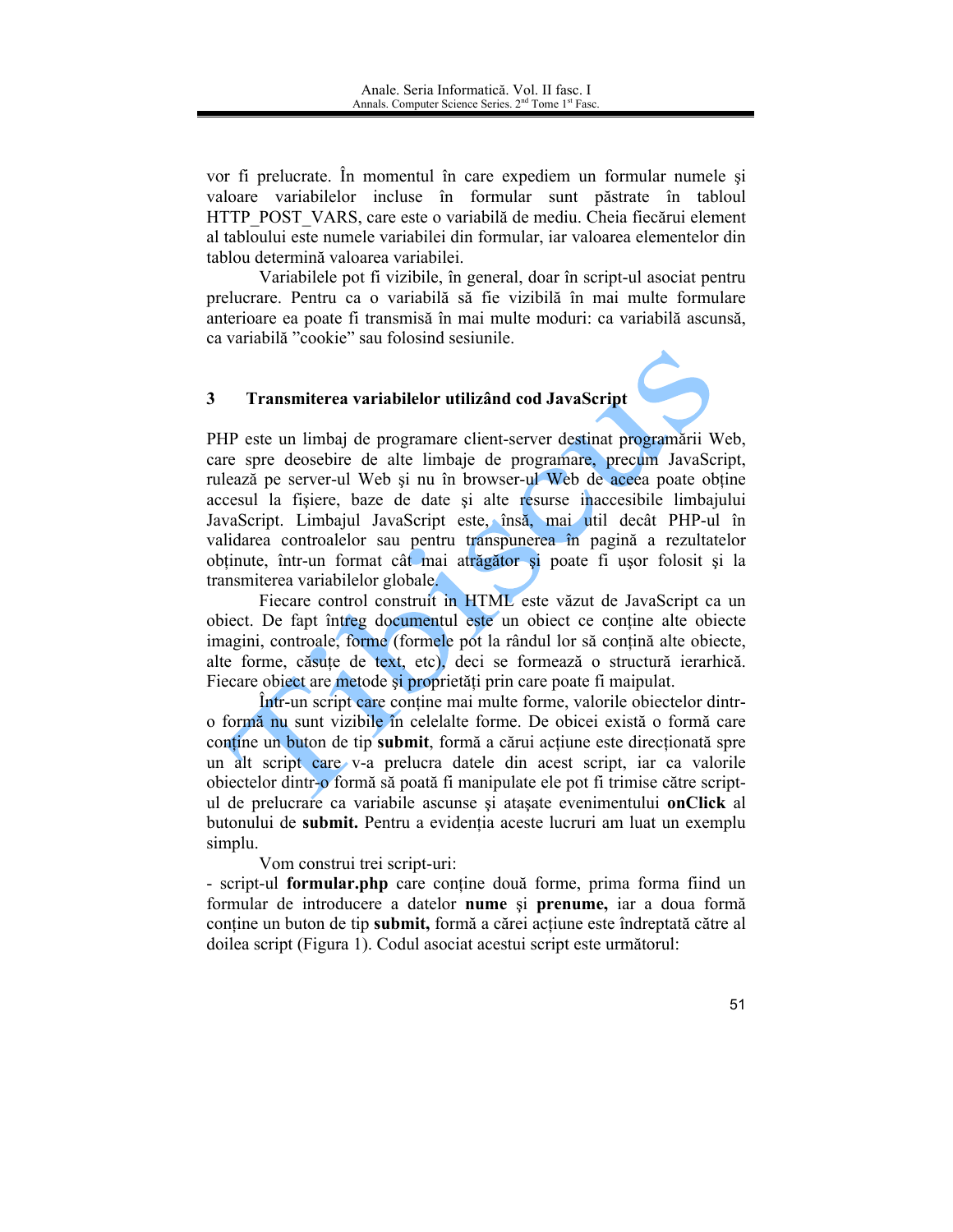```
\text{thm}<head>
Itle>Formular de inscriere</title>
</head>
<body>
<form method="POST" action="" name="forma_adaugare">
 \epsilon align="center"> \epsilonb> \epsilon font size="5" > Formular de inscriere \epsilon /font > \epsilon/b>\epsilon/p>
 palign="center">Numele      
         \leinput type="text" name="nume" size="20">\lt/p>
 p align="center">Prenumele  
         \leinput type="text" name="prenume" size="20"\ge\le/form>
\le form method="POST" action="formular_adrese.php" \ge<ldatele vor fi transmise catre script-ul formular_adrese.php!>
input type="hidden" name="text1" value="0"> \ \ \ \ \crearea a doua campuri
ascunse!>
   <input type="hidden" name="text2" value="0">
 p align="center">         
  
          &n
bsp;
   
   <input type="submit" value=" / Ne
                                    xt "name="next"
    onClick="temp1=document.forma_adaugare.nume.value;
                this.form.text1.value=temp1;
             temp2=document.forma_adaugare.prenume.value;
                this.form.text2.value=temp2;"></p>
<! valorile obiectelor nume si prenume din documentul curent forma
forma_adaugare sunt transmise campurilor ascunse text1 si text2!>
\le/form>
\langle \text{body} \rangle</html>
               Ask Jeeves AlltheWeb ▼ LookSmart Files ▼ 名字 Custo
               Central Cursor Mania My Info [Sames + 20 Cu
                - Walts - RedPersonals A - 8
                        Formular de inscriere
                    Numele
                            Popescu
                    Prenumele loan
                                    Next
```
Figura 1 Formular de înscriere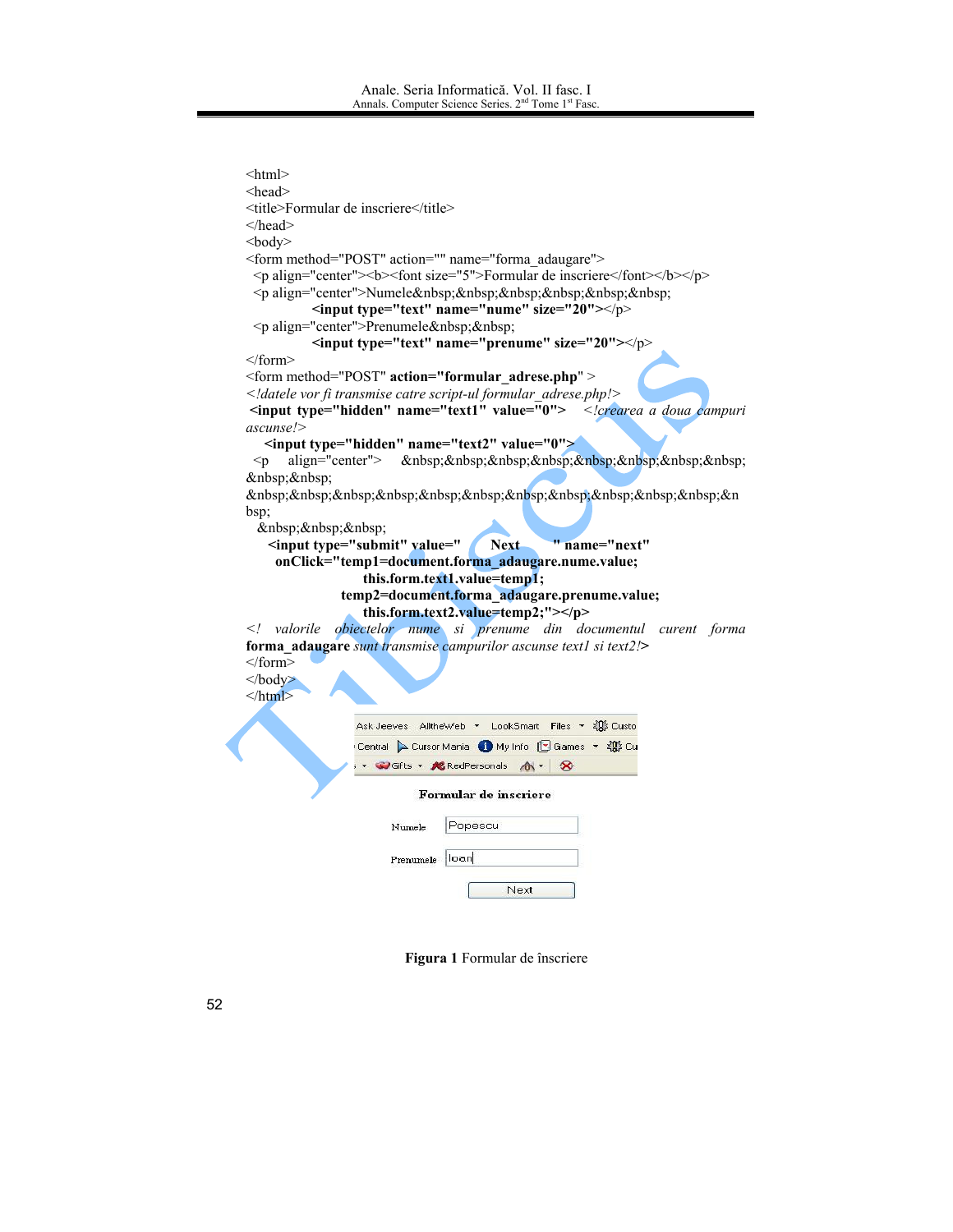- script-ul formular\_adrese.php la rândul lui conține două forme. În prima formă avem o căsuță pentru introducerea adresei, una pentru introducerea telefonului și una pentru adresa de e-mail. A doua formă conține un buton de tip submit la a cărui eveniment on Click se transmit toate datele, atât din primul script, cât și din al doilea script, către cel de-al treilea script (Figura  $2)$ :

```
\text{thm}<head>
<title>Formular date</title>
</head>
<body><form method="POST" action="" name="forma1">
\leq p align="center">\leq b>\leqfont size="5">Formular de inscriere\leq/font>\leq/b>\leq/p>
                                              align="center">Adresa
 < p         
     \leinput type="text" name="adresa" size="35">\lt/p>
 <p align="center">Adresa e mail &nbsp;&nbsp;&nbsp;&nbsp;&nbsp;
     \leinput type="text" name="email" size="35">\lt palign="center">Telefon    &nbsps  
 \mathsf{p}  
        
     <input type="text" name="telefon" size="35"></p>
 <input type="hidden" name="nume" value="<?php echo $text1;?>">
 <input type="hidden" name="prenume" value="<?php echo $text2;?>">
  <! se creaza doau campuri ascunse pentru a prelua valoarea obiectelor nume si
prenume din formularul anterior !>
<form>
<form method="POST" action="pagina_afisare.php">
<input type="hidden" name="text1" value="0">
 <input type="hidden" name="text2" value="0">
 <input type="hidden" name="text3" value="0">
 <input type="hidden" name="text4" value="0">
 <input type="hidden" name="text5" value="0">
 \leqn
       align="center">        
           
      
<input type="submit" value="
                                   " name="next"
                          Next
   onClick = " temp1 = document.forma1.nume.value:
                this.form.text1.value=temp1;
             temp2 = document.formatthis.form.text2.value=temp2;
             temp3 = document.format. email.value;this.form.text3.value=temp3;
             temp4 = document.format.telefon.value;this.form.text4.value=temp4;
             temp5 = document.format.addresa.value;this.form.text5.value=temp5;"></p>
```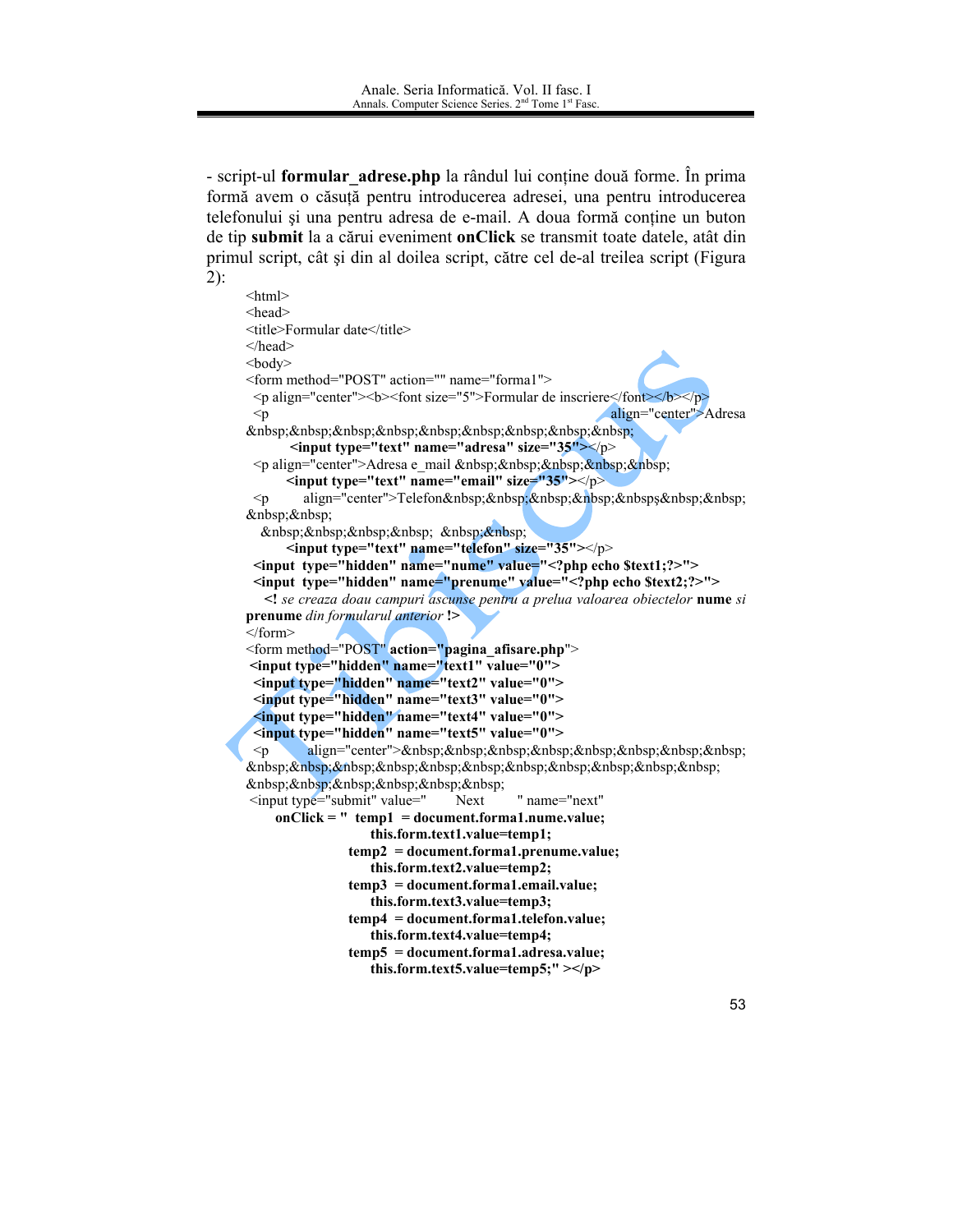```
<! Toate valorile sunt trimise spre script-ul afisare.php pentru a fi prelucrate, adica
afisate!>
\langleform >
\langle \text{body} \rangle</html>
         Wista • Ask Jeeves AlltheWeb • LookSmart Files • # Extomize 4
         ① Smiley Central ▶ Cursor Mania ● My Info 【9 Games ★ 報 Customize
         Free Cams - Gifts - KRedPersonals A - 8
                                                                       Web
                             Formular de inscriere
                            Aleea Azurului, 45, Timisoara
              Adresa
                             popescu.ioan@email.ro
              Adresa e_mail
                             0256/220121
              Telefon
                                             Next
```
### Figura 2 Formular adrese

- script-ul afisare.php în care se face afișarea datelor din ambele script-uri anterioare (figura 3):

```
\text{thm}

\langle?php
   $nume=$text1;
   $prenume=$text2;
   $email=$text3;
  $telefon=$text4;
   $adresa=$text5;
echo "<br>Numele:".$nume;
echo "<br/>br>Prenumele:$prenume";
echo "<br/>br>Adresa:$adresa";
echo "<br>E_mail:$email";
echo "<br>Telefon:$telefon";
?</b>
\langle \text{body} \rangle\langlehtml>
```